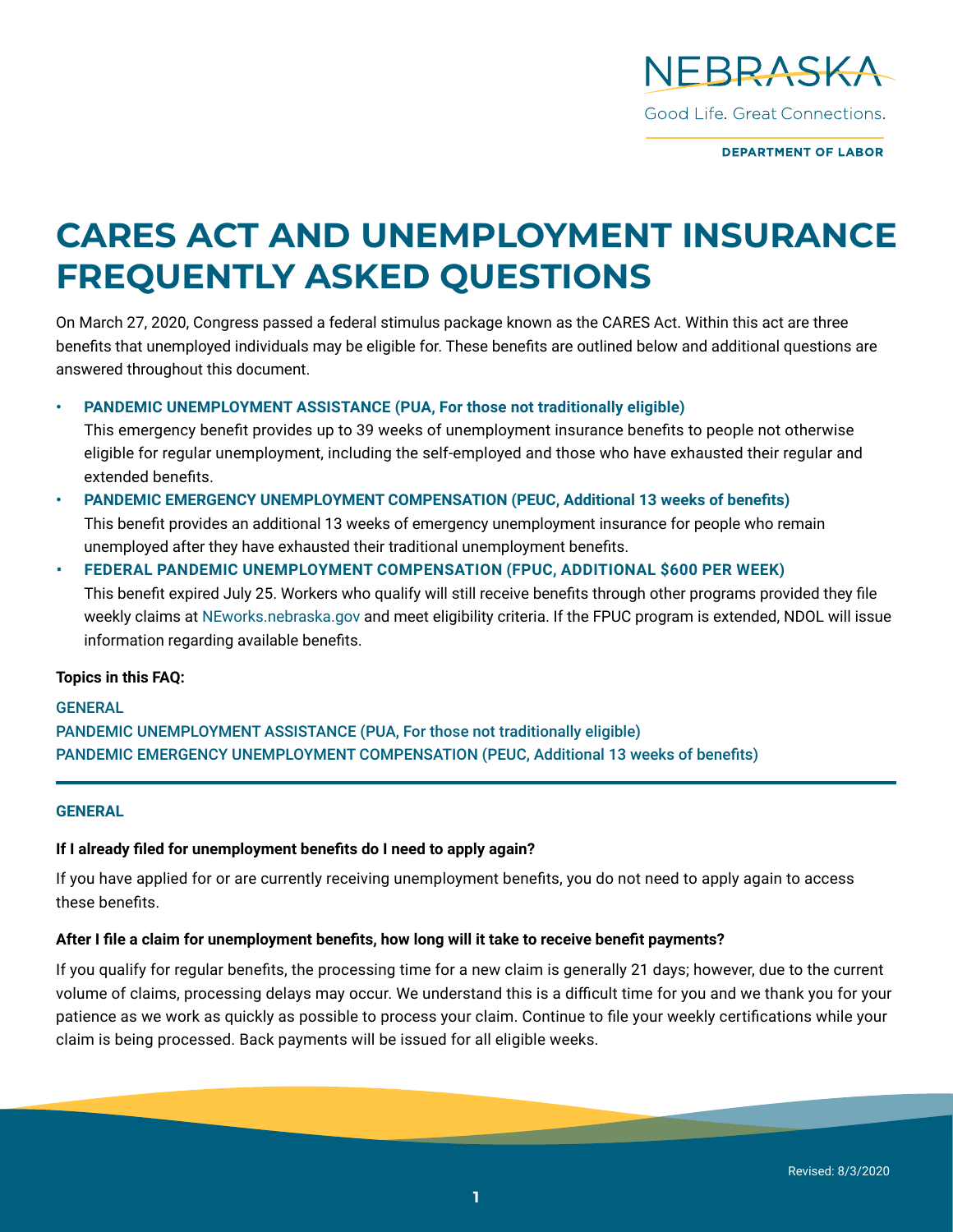# <span id="page-1-0"></span>**When will Pandemic Unemployment Assistance (PUA) and the additional 13 weeks of benefits under the PANDEMIC EMERGENCY UNEMPLOYMENT COMPENSATION (PEUC) be available?**

Nebraska is issuing PUA and PEUC payments.

# PANDEMIC UNEMPLOYMENT ASSISTANCE (PUA, For those not traditionally eligible)

#### **If I am receiving unemployment benefits, am I also eligible for this benefit?**

No, this benefit is only considered when an individual is determined to be ineligible for both traditional and extended unemployment.

#### **If I have already applied for unemployment, should I also apply for this benefit?**

No, if you are currently filing for or receiving unemployment benefits there is no additional action you need to take beyond filing your weekly claims as long as you are unemployed.

#### **How do I know if I should apply for traditional unemployment or pandemic unemployment?**

There is one application for benefits. If you are unemployed or working reduced hours, file a claim for unemployment insurance benefits at [NEworks.nebraska.gov](http://NEworks.nebraska.gov) to automatically be considered for all available benefits.

#### **Where can I apply for pandemic unemployment and when will the application be available?**

File a regular unemployment insurance claim at [NEworks.nebraska.gov](https://neworks.nebraska.gov/vosnet/Default.aspx) to automatically be considered for Pandemic Unemployment Assistance.

#### **What information will I need to provide to be able to apply for benefits?**

It is recommended you have the following information when you file:

- Your Social Security Number
- The names of all employers as they appear on your pay stub with the dates worked for all employers since October 1, 2018
- Wage information, including your tax information from 2019
- The name and local number of your union hall, if you obtain work through a union
- Your State Driver's License or Identification Card number, if you have one
- Your Alien Registration Number, if you are not a U.S. citizen but are legally authorized to work in the United States
- If you have any non-Nebraska employers, you must have an accurate mailing address and phone number for them
- If you are self employed, you may be asked to provide details regarding your business. This may occur after you file your initial application.

#### **If I do not provide accurate information on my application, will I have to repay benefits received?**

Yes. As with any unemployment claim, you are required to provide accurate information or face penalties including denial of benefits and repayment of benefits.

# PANDEMIC EMERGENCY UNEMPLOYMENT COMPENSATION (PEUC, Additional 13 weeks of benefits)

#### **How can someone apply for this benefit?**

Continue to file weekly claims, or reopen your claim and then file weekly claims at [NEworks.nebraska.gov](http://NEworks.nebraska.gov). If your claim has expired, file a new claim.